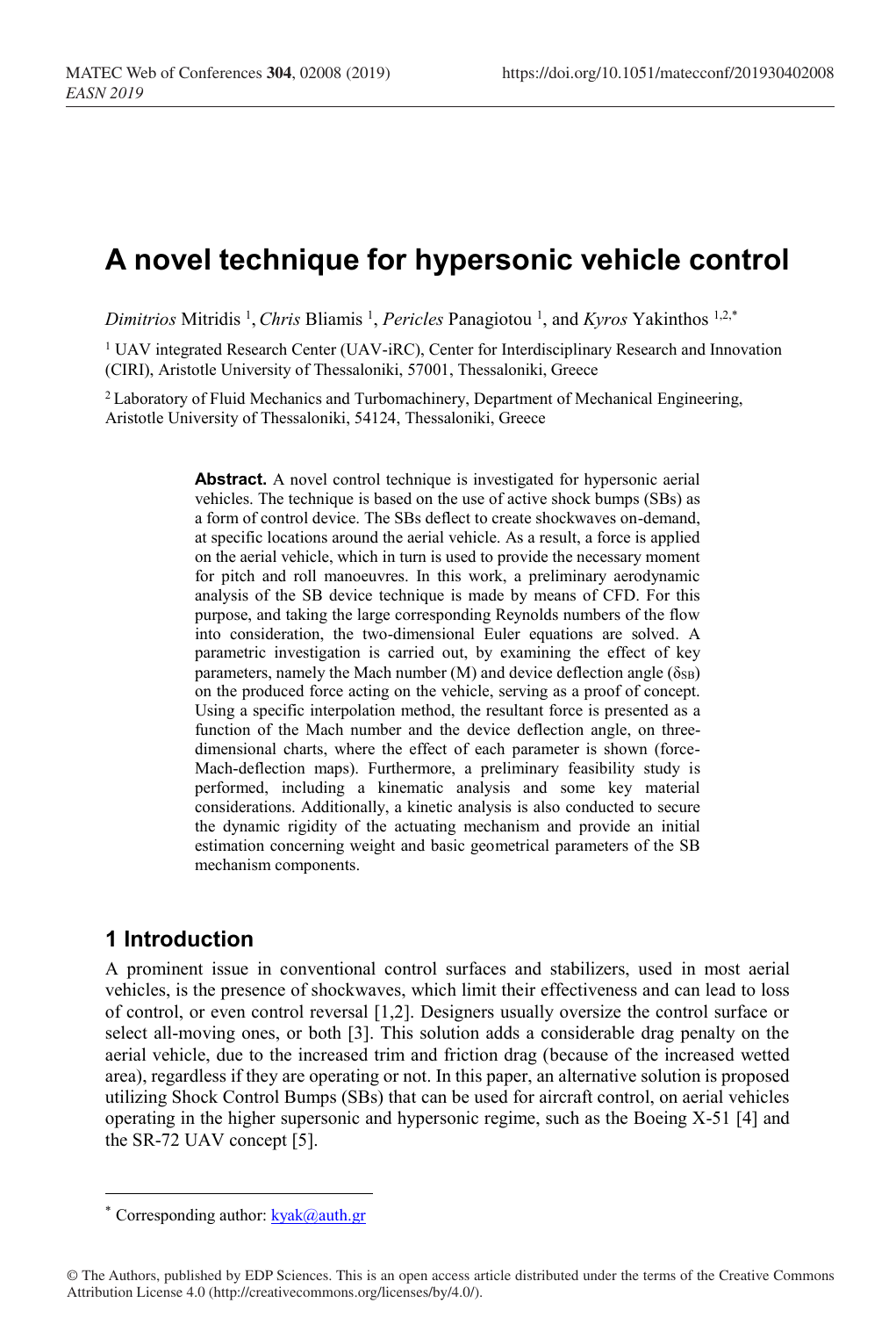Conventional shock control bumps have been widely investigated in the past decades as a means of reducing wave drag [6,7]. However, in an alternate approach, the SBs can be used to create shockwaves on demand, which alter the velocity and pressure fields in desired locations around the aerial vehicle, thus producing a force which can provide the necessary moment for pitch, roll and yaw maneuvers, as shown in Fig. 1.



**Fig. 1.** Conceptual drawing showing the philosophy of the SB control device on a reference hypersonic vehicle [8].

The proposed technique is investigated both from an aerodynamic and a kinematic perspective at TRL1. Concerning aerodynamics, a parametric aerodynamic analysis is performed by means of CFD, solving the Euler equations in order to have a first assessment of the concept at TRL1. A synergetic approach is employed, where the CFD results provide the input for the pressure loads applied on the mechanism. After completing the conceptual calculations regarding the operation mechanism of the SB, a CAD model is constructed followed by a kinematic and kinetic analysis. The trajectory and the velocity of the mechanism are calculated, as are the forces developed on the mechanism bars.

# **2 Tools and Methods**

#### **2.1 Parametric investigations**

The examined SB device is presented in Fig. 2. The shock bump is represented as a 2 dimensional wedge with its rear side (shape) being an arc of a circle, whose center is located at the apex of the SB. Based on preliminary calculations, the length of the device  $(l_{SB})$  is set to 20cm for all cases, while the deflection angle  $(\delta_{SB})$  is variable (Fig. 2). More specifically, the examined  $\delta_{SB}$  ranges between 0 and 40deg, at steps of 10deg. Regarding the freestream velocity, flight Mach numbers of 4, 5, 6 and 7 are selected, to ensure that an adequately high force for control purposes is generated. The ambient conditions correspond at a flight altitude of 70.000ft [9], selected based on the Lockheed SR-71 operating altitude.

#### **2.2 CFD methodology and validation**

A preliminary aerodynamic analysis is performed by means of CFD, for the evaluation of the SB device. The flow is considered two-dimensional so that the complexity of threedimensional phenomena is neglected. Furthermore, the flow is regarded inviscid, since the Reynolds number excides  $10<sup>6</sup>$  for the selected freestream Mach number range (Mach 4 to 7) [10,11]. Those simplifications are deemed sufficient to capture the main aspects of the flow, i.e. the shockwave location and strength, as well as determine the pressure distribution on the SB device and the flowfield downstream [12]. Therefore, the two-dimensional Euler equations are solved, using the commercial ANSYS CFX software (Release 18.2).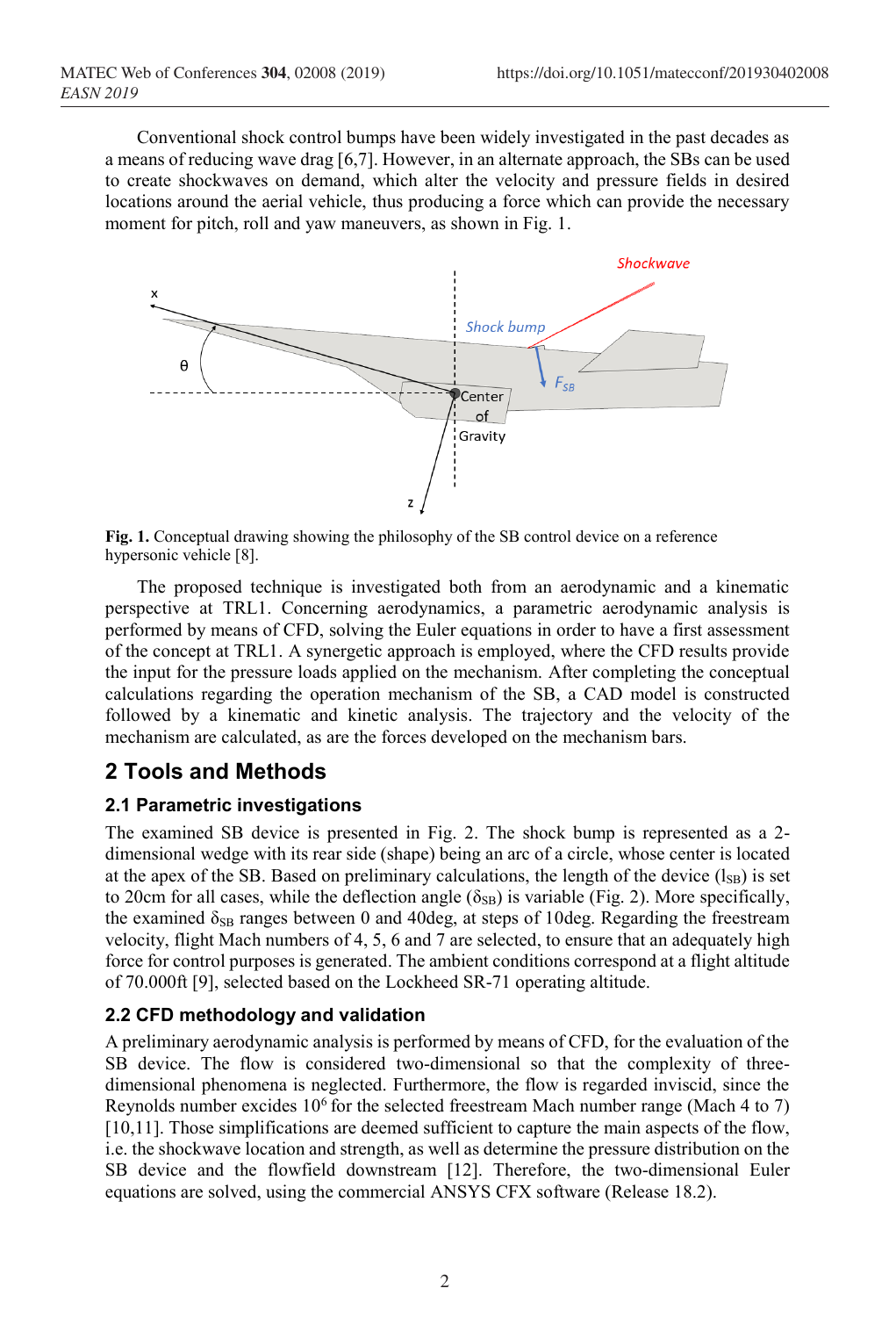

**Fig. 2.** Drawing of the proposed SB device, where the key geometric characteristics are presented.

To select the optimum number of nodes for the aerodynamic investigation, a grid dependency study is conducted at Mach 5 and a  $\delta_{SB}$  of 30deg. Based on this study, a grid of 0.8 million nodes is eventually selected for the rest of the parametric investigations [13].

A two-stage validation of the CFD methodology is performed [13], on a simple geometry, and on the actual SB respectively. Initially, the flowfield of a two-dimensional wedge of angle  $\theta$  equal to 20deg, with a freestream velocity corresponding at Mach 5 is computed. The shockwave angle β is found to be 30deg, matching the theoretical predictions [14]. Then, a further validation for the CFD methodology is performed using the Mach independence principle [15]. Specifically, the pressure coefficient  $(C<sub>P</sub>)$  on the SB device (Fig. 2) in respect to different velocities is examined, and was found to be practically independent of the Mach number in the hypersonic regime (i.e. Mach number greater than 5), in complete agreement with the Mach independence principle governing inviscid hypersonic flows.

#### **2.3 Kinematic methodology**

To introduce a feasibility check for this vehicle control method, a mechanical model has been conceptualized and solved for the actuating mechanism of the bump. To determine the concept's main working aspects, a geometrical solution of the mechanism was carried out. This, solution is able to provide the basic dimensions of the mechanism and the acceptable angles between its members. In addition, a CAD assembly was created, focusing on a dimensional overview of the mechanism, based on the conceptual calculations [16]. The actuating system is determined as a hydraulic piston system. The CAD assembly, presented in Fig. 3, is the testbed for creating a working kinematic model. The rear side of the SB, not shown here, will be consisted of a number of curved plate parts, in order to provide the desired geometry as shown in Fig. 2 and also as not to collide with the actuating hydraulic piston.





The conceptual CAD model consists of a hydraulic piston actuator, a connecting rod and the bump, ascending from the vehicle's skin. The piston is able to move in straight line between two, well selected, front and aft positions. The aft position of the piston forces the bump to be completely closed (parallel to the vehicle's skin) and the front position places the bump on a 40deg deflection angle. Concerning the bump itself, it is firmly anchored on a revolute joint, connecting it to the rest of the skin. As clarified in Fig. 3, the rod works as a medium, translating the linear actuating movement of the piston to a circular orbit of the bump, around its anchor point [16]. Because of the constrained bump's path and the limitations about the front and aft piston positions, the mechanism is designed as a non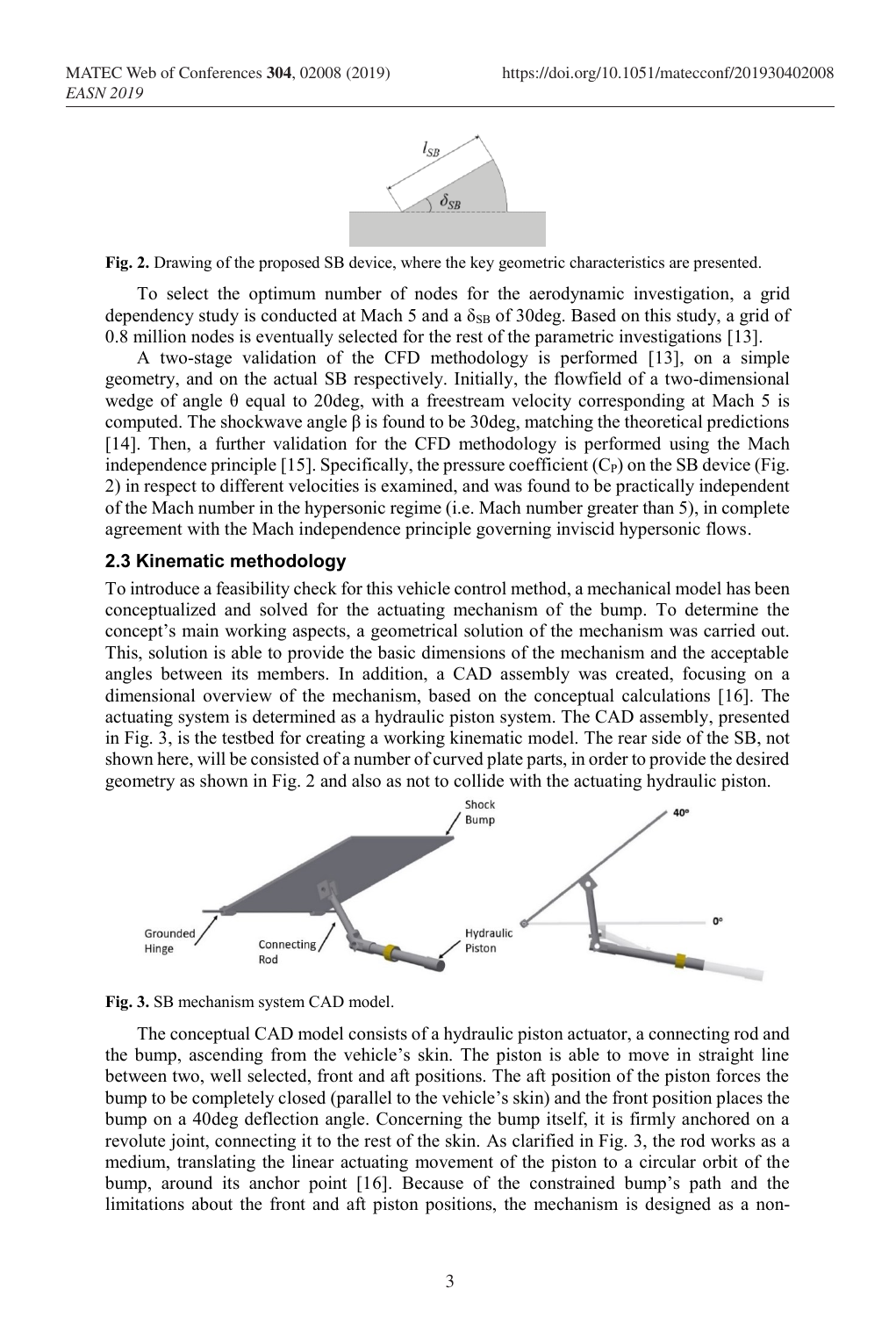singular one, which induces the absence of non-continuity positions. In other words, no position exists, where the mechanism can be kinetically "jammed" if its velocity is zero [16]. The non-singular mechanism is achieved by selecting a four-bar mechanism (ground included) with a limited deflection field from zero to 40deg for the last bar, i.e. the shock bump. The first bar of the mechanism is the actuating piston and the second one is the connecting rod. Note that the representation is limited on a conceptual level for the needs of this paper, i.e. the mechanism bars are designed as simple rods, and the bump as a simple flat surface. The detailed mechanism should be a more complex mechanical assembly, with back up rods in both sides of the bump, buffers at the end of the designed travel and many other features composing a fully operational system [16].

Regarding the kinematic model, the BETA ANSA 19.1.1 software is used, which gives the ability of a full kinematic and kinetic analysis of a mechanism during its design process. For the kinematic analysis it was decided that a 2D model would be sufficient enough giving realistic results about the forces evolving on the mechanism joints. The simulation time is set to be 0.1sec for a complete deployment, as a realistic time for a control system [2]. The external forces applied to the bump are provided by the CFD analysis and serve as an input to current model, in a one-way Fluid-Structure Interaction (FSI) approach. More specifically, a function relating the magnitude of the aerodynamic force with the deflection angle and the Mach number is generated. The piston force needed for the mechanism work is being calculated by the current kinetic analysis allowing an applicable design for the piston actuator. The forces being developed on every joint are also calculated, allowing for a realistic design of the mechanical connectors of the system.

 An extended literature review regarding mechanisms on hypersonic applications, indicates a quite narrow range of materials used. The most common materials for these applications are titanium or aluminum alloys, carbon fibers, reinforced carbon-carbon, ceramics, titanium aluminide alloys and superalloys [17]. In this research, the material evaluation study was conducted on a conceptual level, aiming at an initial material family selection, considering their physical and mechanical properties. The study initiates with a desirable material property listing, suitable for hypersonic applications. Some of the most critical parameters (e.g. Yung's Modulus, density or creep temperature) are listed first, introducing a property hierarchy which facilitates an easier material family selection. Likewise, other non-critical material properties, such as cost, development level or machinability, are taken into account as well. The initial material family selection is followed by a secondary feasibility analysis, based on technical reviews regarding existing hypersonic vehicles [18]. The study concludes with the selection of a reference material, from the previously selected material family, as an input for physical and mechanical properties needed to calculate the dimensions and mass for this concept SB mechanism.

Given a concept SB with dimensions of 200mm by 150mm, the mechanism weight estimation study is based on an initial sizing of the mechanism parts considering the maximum static loads developed during its operational phases. These loads are used as boundary conditions for a finite element analysis (FEA), through which structural integrity of the mechanism parts is verified for its working load range.

Concerning the mechanism rods, it is identified that the main loading condition is compression, given that all joints of the mechanism are frictionless. During compression the prospect of buckling, on every one of the two working rods, should be avoided, by applying stresses lesser than the maximum allowed by Euler's buckling equation. The maximum stress (Euler buckling stress) that a rod of certain diameter can withstand without buckling can be calculated analytically by the following equation.

$$
\sigma_{\text{Euler}} = F_{\text{Euler}} / A = \frac{k \pi^2 E}{(L/r)^2}
$$
 (1)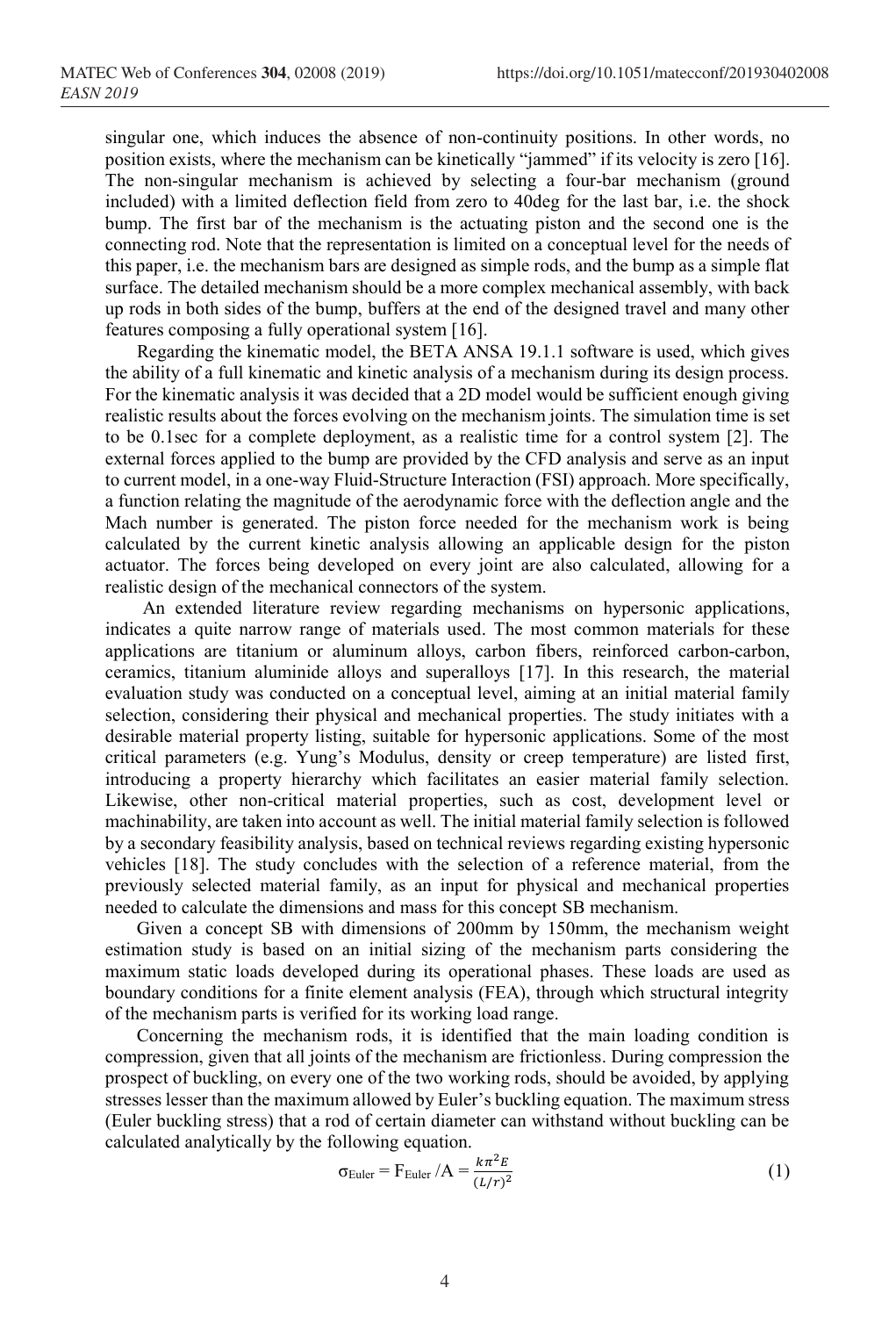Ultimately, the combined kinematic and kinetic analysis results are used to fully define the geometrical and physical parameters of the mechanism's parts, their shape, their overall volume and density, and therefore their mass.

### **3 Results**

The pressure coefficients  $C_{P,SB}$  for the intermediate Mach numbers and  $\delta_{SB}$  are interpolated from the data of the parametric investigations. The results of those interpolations are summed up in Fig. 4.

From Fig. 4, it is clear that the  $\delta_{SB}$  has a strong and dominant effect on the pressure coefficient C<sub>P,SB</sub>, whereas the effect of the freestream Mach number is far smaller and almost negligible. This observation is in accordance with theoretical results, as dictated by the Mach independence principle [15].



**Fig. 4.** Pressure coefficient on the SB, as a function of Mach number and device deflection δ<sub>SB</sub>.

Concerning the kinematic results, the main diagram plots the  $\delta_{SB}$  with respect to the time of deployment (0-0.1sec), which tends to maintain a constant form, independent of Mach number (Fig. 5, Deflection Angle). The presented mechanism accelerates less on the first steps of deployment and follows a more linear behavior until complete deployment status. This tendency to a more linear behavior at highest, angles of deflection, is considered desirable, allowing the mechanism to cope more efficiently with the aerodynamic loads, ignoring the inertial loads of the mechanism as the current acceleration tends to zero.



**Fig. 5.** Actuating piston force vs deployment time.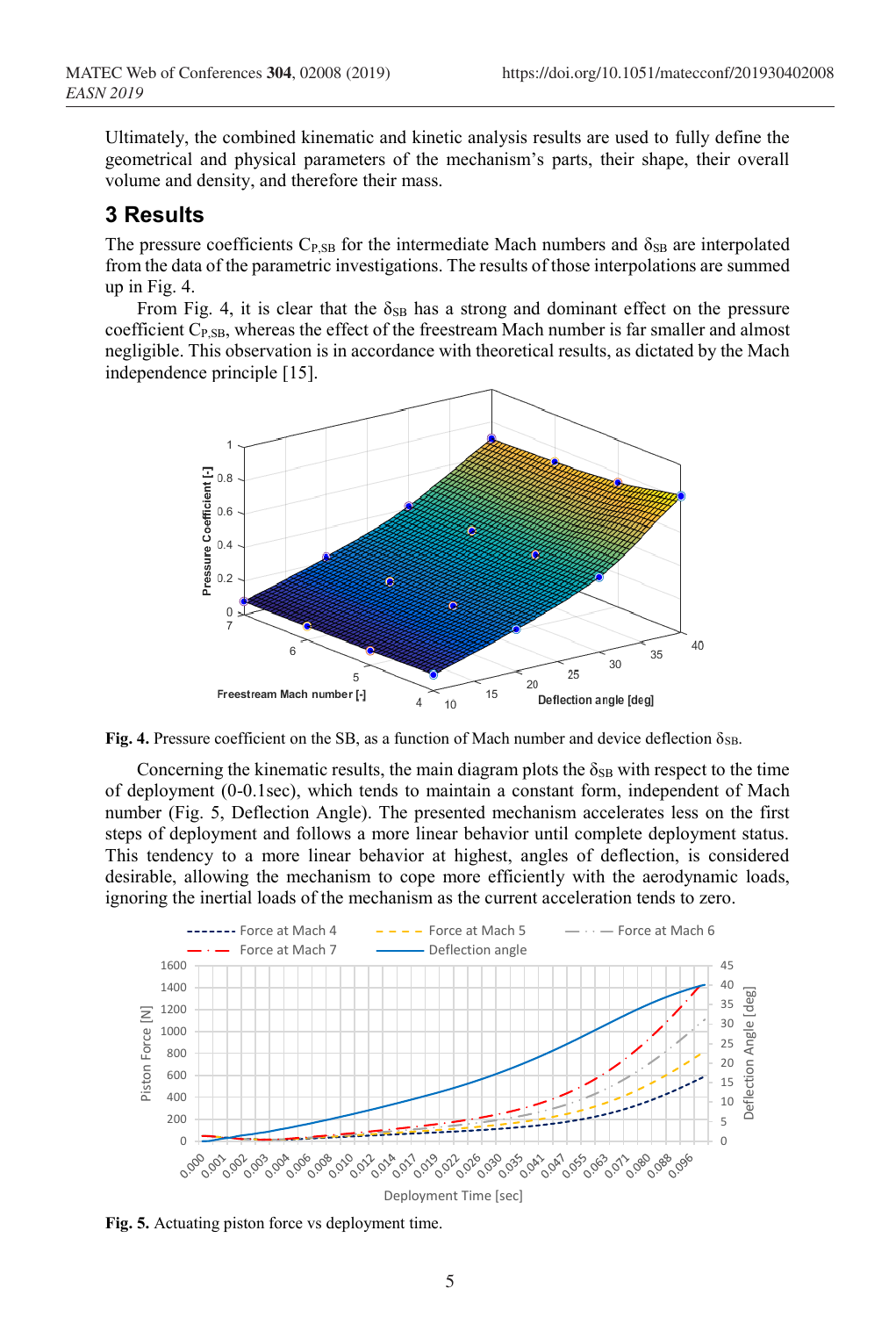Another crucial element of the current analysis is the forces required to actuate the whole mechanism. In Fig. 5, the piston actuation force is plotted versus the deployment time for 4 different examples of freestream velocity. As expected, the required piston force increases with Mach number and  $\delta_{SB}$ . It is worth mentioning that in the first steps of the analysis the force is dropping near to zero beginning from a positive value (Fig. 5). This can be explained by taking into consideration the mechanism's inertial loads, that has to overcome to initiate its motion, along with slim aerodynamic loads, present at this stage of deployment. In the following steps of the simulation, aerodynamic pressure becomes the principal loading condition, introducing a continue ascent, in terms of working loads for the mechanism, as the Mach number and the deflection angle increases.

During the initial material evaluation and selection study for the SB mechanism design, a list of desirable material properties was created. The working environment was defined as an extremely demanding one considering mechanical and thermal loads and high temperature corrosion phenomena, given that the mechanism should be functioning in temperatures up to  $650^\circ$ C, with heavy repeating loads and instantaneously changes in loading conditions. From the initial pool of candidate material families, metallic alloys were selected due to their sufficient mechanical properties in high temperatures, desirable machinability parameters, low cost and, finally, due to well established analysis methods about their overall mechanical behavior making them handy and suitable for a conceptual mechanism design, being presented. Among metallic materials, the titanium-aluminide family of materials was compliant with the criteria that were set, and more specifically, the Ti-6Al-4V was selected as reference alloy, a well-known choice for many hypersonic applications.

The concept SB and all the actuating mechanism parts are sized under maximum calculated loads, using FEA. The analysis is performed on BETA EPILYSIS solver, calculating stresses on solid or surface elements, generated on the BETA ANSA 19.1.1 preprocessing software. The main load condition for the SB is out-of-plane bending. The SB is presented as a flat plate being modeled by shell elements (NASTRAN CQUAD4 SHELL elements). The boundary conditions used for the SB model are a support structure represented by fully constrained (in all of 6 degrees of freedom) nodes on every hinge area (a total of three areas) and a distributed pressure load, acting perpendicular to the plate (Fig. 6). In order to achieve a maximum deformation of 4mm on the SB, the bump's thickness is calculated to be no less than 4.2mm. Considering that the selected material for the SB would be a high temperature resistance TiAl alloy with density  $4.43$ g/cm<sup>3</sup> (for example Ti-6Al-4V), it is expected that the total bump weight to be 0.8kg. Correspondingly, the other two main components of the actuating mechanism, the piston rod and the connecting rod, are modeled as solids using NASTRAN CPENTA and CHEXA elements. The main load condition for these rods is compression thus the maximum calculating stress should be a function of the cylindrical rod's diameter, in order to avoid buckling. The boundary conditions are a fixed and one side of the rod and the working compressing load one the other, calculated by the kinematic analysis, on the other side.



**Fig. 6.** Von Mises stresses [MPa] and total deformation [mm] of the plate SB at Mach 7 and  $\delta$ <sub>SB</sub>=40deg.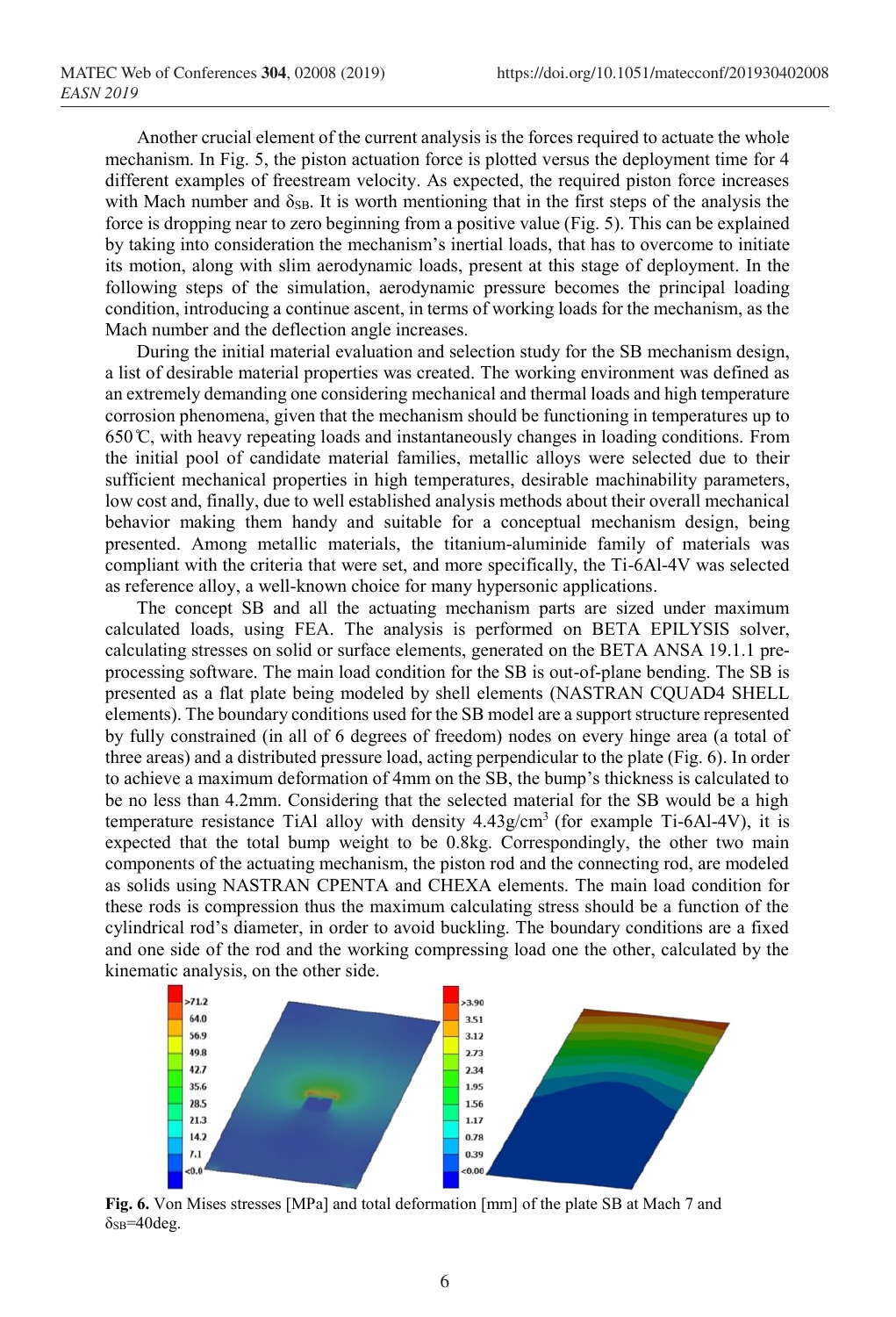

**Fig. 7.** Connecting and piston rod stress results [MPa] at Mach 7 and  $\delta_{SB}$ =40deg.

The FEA results indicate a minimum diameter of 8mm for both analyzed rods. Due to the previously presented kinematic analysis, the length of each rod is fixed, thus the calculation of a minimum diameter is sufficient for an initial weight estimation. The minimum estimated weight for the connecting rod is 0.6kg and 0.8kg for the actuating rod, since Ti-6Al-4V alloy is selected to also be used in these cases.

|  |  | Table 1. SB Concept overview |
|--|--|------------------------------|
|  |  |                              |

| Operating Mach range     | 4-7 Mach          |
|--------------------------|-------------------|
| Max. deflection angle    | 40 <sub>deg</sub> |
| Nominal deflection time  | $0.1$ sec         |
| Structure                | $Ti-6Al-4V$       |
| Overall mechanism weight | 2.5kg             |
|                          |                   |

## **4 Conclusions**

In the present research, some fundamental aspects of a novel control technique utilizing active shock bumps are examined at a conceptual level. A CFD analysis, solving the 2 dimensional Euler equations, is performed in the proposed SB geometry, and is validated with theoretical results. For a total number of 20 cases, the SB is examined in 4 different velocities and 5 different device deflection angles, and the results are presented in a 3D plot, containing interpolated values for all intermediate Mach numbers and deflection angles. Moreover, a mechanism that can operate the SB system is conceptualized and analysed from a kinetic and kinematic point of view. The kinematics of the device are simple, without any singularity points, whereas the stress loads on its joints are within realistic values. Following an initial material selection investigation, it can be concluded that the proposed SB technique is feasible, both from an aerodynamics and a kinematics point of view. However, further research is required, which could be summarized in the following suggested topics:

- Detailed evaluation of the SB technique, taking into account viscosity and aerodynamic heating due to the use of the device, and 3D flow effects.
- Thorough investigation of the potential of SB technique on the control and trimming of an aerial vehicle.
- Investigation of other types of actuating motions, such as a rotational servoactuator and mechanism optimization.
- Investigation of the thermomechanical loads on the mechanism linkages.

#### **References**

1. D. P., Raymer, *Aircraft Design: A Conceptual Approach*, 5th ed., American Institute of Aeronautics and Astronautics, Reston, VA, (2012)